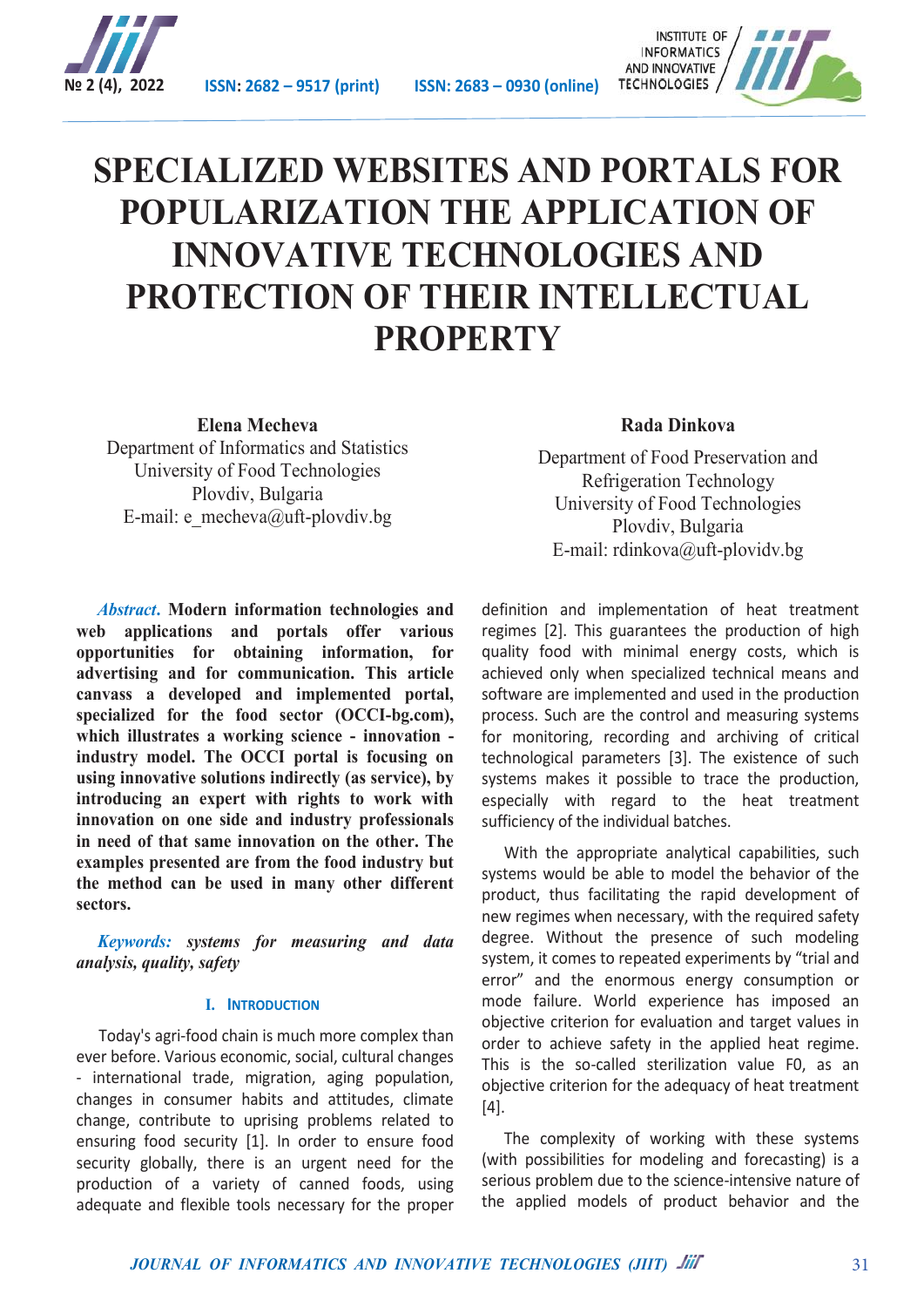

subsequent determination of its thermo-physical coefficients. On the other hand, due to the campaign nature of the production, small and medium enterprises do not maintain a sufficient number of staff with the necessary scientific and practical training to perform this type of analytical knowledge. These types of systems are still relatively expensive and their application in practice and especially in smaller enterprises with limited and diverse product series is a challenge.

Regarding this, the development of the FSOFT system by a team of UFT and Vector1-OOD specialists avoids many of the above shortcomings and creates an opportunity for their easy use in processing companies.

#### **II. DISCUSSION**

#### A. *Theoretical basics for F<sub>0</sub> calculations*

The calculation of the sterilization effect is based on the following dependence:

$$
F = \int_{0}^{\tau} 10^{\left(\frac{T - T_e}{z}\right)} d\tau
$$
 (1)

Where: *F* – sterilization effect, *min*;

*dτ*- time interval for temperature reading, *min*;

*τ*- time, *min*;

*Te* - reference temperature, (*°C*);

*T* - temperature detected at the slowest heating point of the package, *°C*;

*z* - Temperature sensitivity of microorganisms, *°C*.

This method is universal and can be used in different sterilization regimes; regardless the shape and size of packages, as well as the type of heat transfer. In this case it is necessary to take an empirical time-temperature curve.

This is also the method used to determine *F*, using digital integration when calculating its value.

When working with the systems it is obligatory to input the needed for the calculation parameters - *Te* and *z*.

*B. FSOFT System*

With the rapid introduction of modern digital measurement methods, WEB-technologies and fast communication networks, it is possible to develop and successfully apply WEB-platforms and specialized portals for the needs of food processors. There is still a huge gap in the application of specialized portals by industry. In this particular case, such system is implemented for the needs of customers with interests in specific areas of food production, especially of foods with a long shelf life. Information technologies and networks provide the opportunity to build specialized platforms (in food such as OCCIbg.com), which allow access and opportunities to work with modern and science-intensive applications such as FSOFT [6], in help of manufacturers to model processes based on experimental data for a particular product and define specific regimes for their production lines. It should be emphasized that this is always necessary when changing the size or type of packaging.

Usually, when using specialized software, you need tools to protect the copyright of its developers, which prevents the direct upload of this software to the web platform. On the other hand, its implementation requires promotion. Therefore, the platform offers sufficient tools for the implementation of the activity for its effective use, such as:

- Application form;
- Chat;
- Possibility to pay;
- Calculator;
- FSOFT- description and opportunities;
- Profiles of experts;

For the protection of the software copyrights, the solution has been proposed, in which the so-called mediator is introduced for the realization of the client's request and the work with the software. These are highly qualified experts and personal with strictly defined access to the components of the web platform, as shown in Fig.1.

The following steps must be taken to fulfill the request:

- Provision of data by the processor in text format (Fig.2.)
- Defining the process-specific data and parameters such as ( $F_{ref}$  and Z) as well as the desired value of the criterion for the degree of safety of the product  $F_0$ .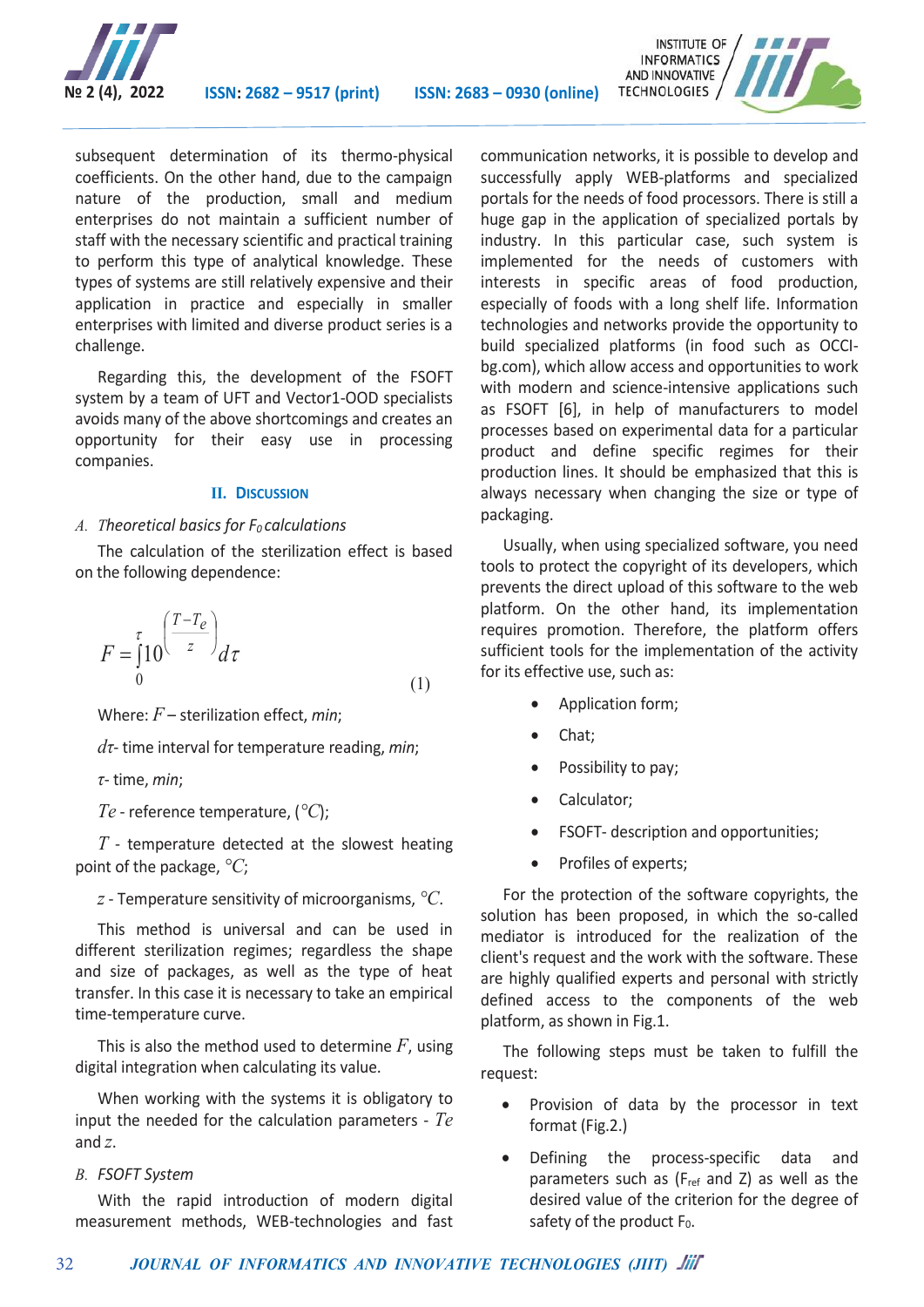

**№ 2 (4), 2022 ISSN: 2682 – 9517 (print) ISSN: 2683 – 0930 (online)**



**Fig. 1.** Platform communication organization

|                      | Параметри за Еефекта Данни |      | Входни канали |
|----------------------|----------------------------|------|---------------|
| Продукт              |                            |      |               |
| 29.07.2021 00:01:00, |                            | 29.1 |               |
| 29.07.2021 00:02:00, |                            | 30.2 |               |
|                      | 29.07.2021 00:03:00,       | 31.0 |               |
|                      | 29.07.2021 00:04:00, 32.1  |      |               |
|                      | 29.07.2021 00:05:00, 33.4  |      |               |
|                      | 29.07.2021 00:06:00, 35.0  |      |               |
|                      | 29.07.2021 00:07:00, 36.7  |      |               |
|                      | 29.07.2021 00:08:00,       | 38.2 |               |
|                      | 29.07.2021 00:09:00, 40.2  |      |               |
|                      | 29.07.2021 00:10:00, 42.1  |      |               |
| 29.07.2021           | 00:11:00, 44.3             |      |               |
| 29.07.2021           | $00:12:00$ ,               | 46.9 |               |
| 29.07.2021           | $00:13:00$ ,               | 49.8 |               |
| 29.07.2021           | $00:14:00$ ,               | 52.2 |               |
| 29.07.2021           | 00:15:00, 55.5             |      |               |
| 29.07.2021           | $00:16:00$ ,               | 58.8 |               |
| 29 07 2021 00:17:00  |                            | 62R  |               |

**Fig. 2**. Data input

- Presenting the data in tabular and graphical form and calculation of the sterilization effect;
- Correction of the regime to the desired value of the sterilization effect by the expert (Fig. 3.) through the specialized software of the FSOFT system;
- Presentation of the adjusted temperature regime (Fig. 3).



**Fig. 3***.* Correction and data analysis





**Fig. 4.** Presentation of the adjusted mode

The figures represent the sterilization process of canned peas in glass jar. The net weight of the product is 0.580 kg and the product *pH* is 5.3.

The red curve shows the changes in the ambient temperature during the experiment, while the blue one indicates the product temperatures.

The values of the corresponding sterilization value are shown in black.

Table 1 represents the result calculated by the assigned expert based on the input data from the client and the proposed sterilization curve and fore coming control experiment.

**Table 1.** Estimated and actual values of the sterilization effect

| Data                                       | <b>Retention time</b><br>[min] | $Fo$ actual<br>[min] | $\mathbf{F}$ <sub>o</sub> model<br>[min] |  |
|--------------------------------------------|--------------------------------|----------------------|------------------------------------------|--|
| Fsoft system program model                 |                                |                      |                                          |  |
| <b>Experiment</b><br>without<br>correction | 23                             |                      | 3,759                                    |  |
| After correction<br>in time                | 31                             |                      | 7,359                                    |  |
| Control                                    | 30                             | 7,465                |                                          |  |

The example shown represents the adequacy of used methodology in model and real systems. As a result of provided analytical competence and ease of use that the platform offers, the expert deliver the results of clients' assignment in a user-friendly and understandable way as shown in Fig. 4.

### **III. ACKNOLEDGMENT**

We are thankful for the figures and tables provided as an example and illustration of the methodology and based on results represented in Madzharova PhD work [5].